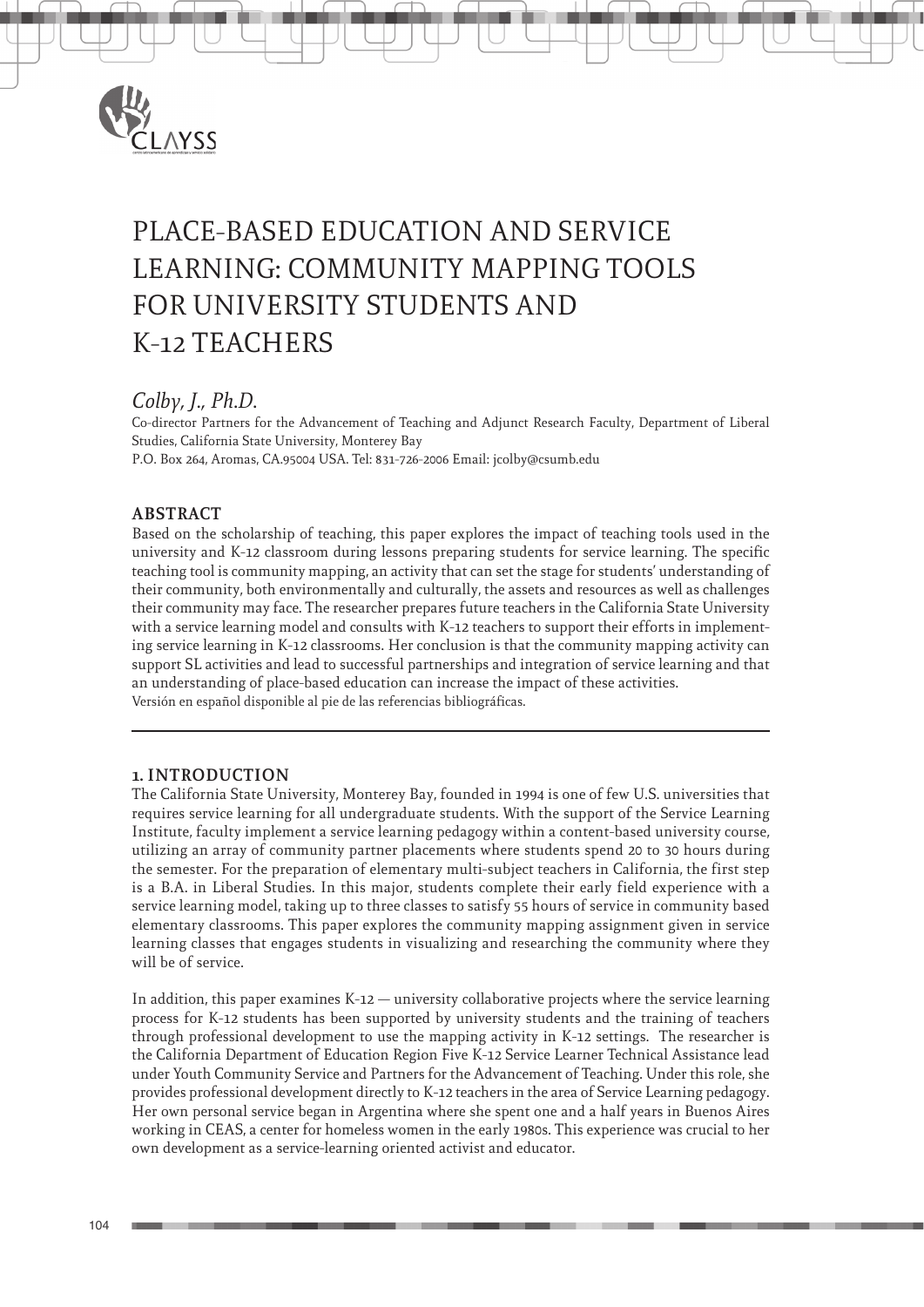

II Jornada de Investigadores sobre Aprendizaje-Servicio

### **2. PROCEDURE**

To create a scholarship of teaching, the researcher reflected on ten years of teaching undergraduate Liberal Studies majors and eight years of training K-12 teacher practitioners in service learning, and compared her methodology and classroom results with the literature on community asset mapping and place-based education.

The mapping activities are presented in the classroom to future and current teachers with the following objectives.

- 1. Introduce participants to the tools needed for community scans and mapping; both social-historical, demographic, cultural and environmental-ecological characteristics of the community.
- 2. Engage participants in using the tools to create a cultural and environmental "map".
- 3. Use the data from mapping to empower youth to select their service learning community issue.
- 4. Monitor students' understanding of community and compare local data between California projects in order to discuss the power of place to inform service-learning projects.
- 5. Document how these methodologies have been used to support K-12 University partnerships.
- 6. Explore the concept of place-based education as a framework for understanding the effect of the mapping activity on service learning. Place-based education research provides a basis in understanding both the environmental characteristics of the community and the multicultural aspects of the community.

#### **3. DISSCUSSION**

Mapping communities where service learning will take place can take a variety of forms; concept maps, accurate physical maps, or visual and verbal diagrams. This activity increases student participation through hands on and visual learning. Once the "map" is created the university or K-12 student can use it as a tool for gaining more information; first about his or her own assumptions, what information is lacking, what concerns and assets are in the community. By focusing on a positive view of community assets, service-learning activities are grounded in an assets-based view that draws upon strengths before turning to community problem solving. This viewpoint deeply influences the service experience.

In projects such as watershed restoration, simple mapping provides a methodology for understanding the past, present and future state of the environment. Visual art has also been used by the researcher to tell the story of service learning in watersheds (Colby 2010), (Colby 2004). Mapping in these cases, can not only be used in preliminary work in classrooms, but also to tell the story of the service projects' results.

With an emphasis on the learning to be gained in the service-learning project, the mapping provides routes into deeper learning and collaboration when it is designed as a group activity. With new technology, university students have even performed the community mapping activity for Dr. Colby's class on I-Phones; simultaneously loading up their pictures to a web interface with Google maps. The mapping can provide the structure for holding oral histories, documentary photos and service learning reflections.

Finally by examining the research on place-based education a context is given to the success the researcher-educator had with using community mapping in California. The literature corroborates that mapping is successful in urban and rural areas (Amsden and Ao 2003), (Blanchet-Cohen, N., Ragan, D., & Amsden, J. 2003), (Lydon 2000), (Sobel 1998); that asset mapping is important (Kretzmann and McKnight 1993); and that a local approach to education is crucial in light of the emphasis on national state standards (Aberley 1993, Gibbs and Howley 2000). Developing a deeper understanding of place-based education as a national and international movement Gruenewald, D.A. and Smith,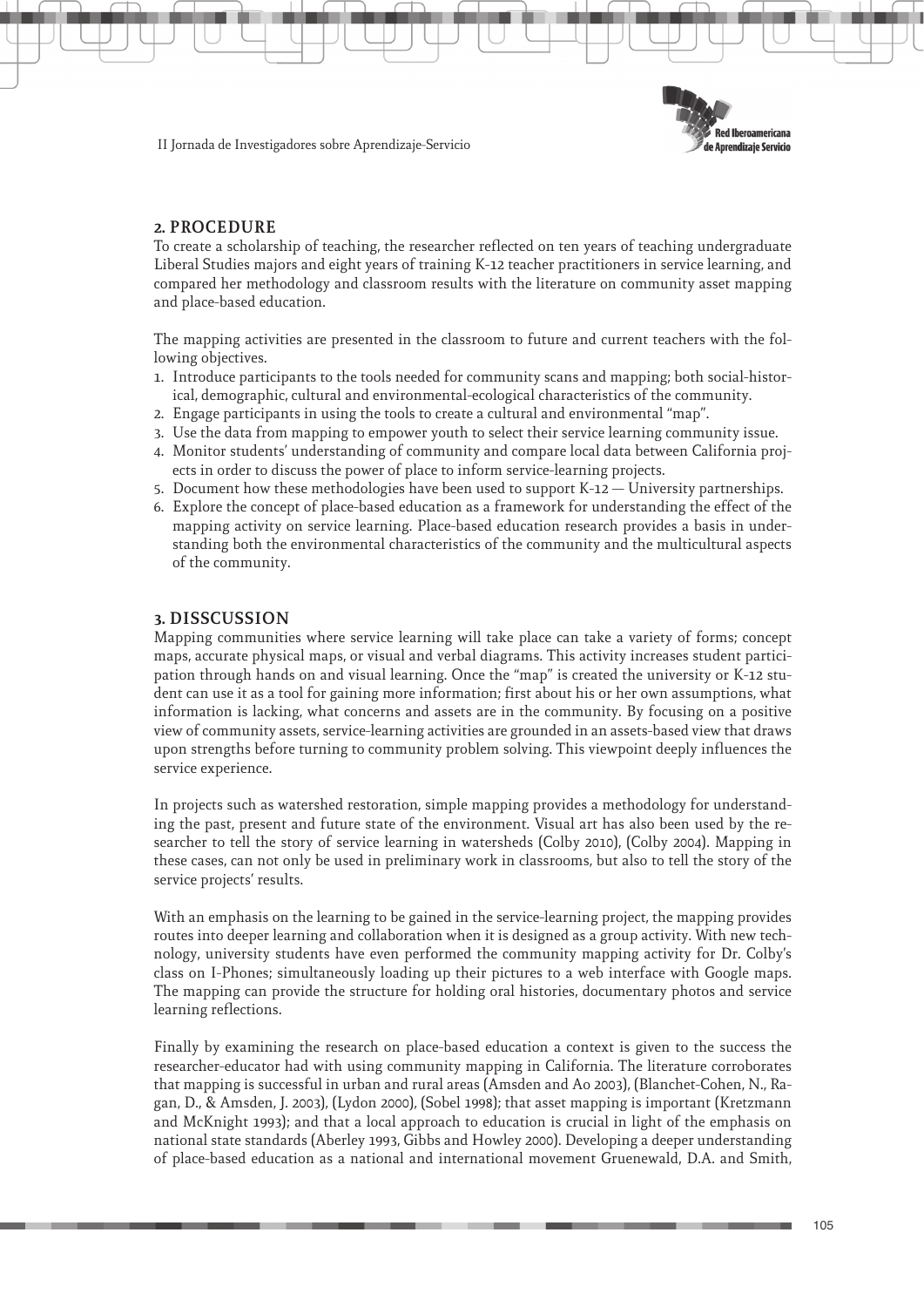

G.A. (2007) can lead to a richer, nuanced understanding of the relationship between cultural and community factors and environmental factors and the need to ground our youth in an understanding of their local, regional, national and global communities.

#### **4. CONCLUSIONS**

Place-based community mapping activities do not always lead to service learning projects, however this is the rich territory for further exploration, pushing the place-based educators to understand the value of service learning and in reverse the service learning practitioners to embrace the evidence on place-based education. This can deepen the service-learning practice with the integration of a sense of place that embraces multicultural communities and place-based ecologies. The researcher hopes that bringing her experiences in California to the dialog on service-learning in Argentina can be helpful. Because this research is about a hands on and visual process, the presentation of this research requires images of the "maps" produced by students, which will be instructive to the audience in understanding the process and potential for this process in their own local teaching. She also hopes that the opportunity to return to Buenos Aires Argentina after 30 years absence can renew her own understanding of a place that she has held dear in her heart all these years; the place where she learned "aprendizaje-servicio and solidaridad".

#### **ACKNOWLEDGEMENTS**

Thanks to the Center for Teaching Learning and Assessment (TLA) at the California State University, Monterey Bay for providing a travel stipend enabling me to attend the 2nd Service-Learning Research Symposium, and the 9th International Service-Learning Week in Buenos Aires, Argentina.

#### **REFERENCES**

Amsden, J. , & Ao, K. (2003). "Community asset mapping: Youth in community research" . SPARC BC: News from the Social Planning and Research Council of BC, 20(1), 28-32 .

Aberley, D. (1993). Boundaries of home: Mapping for local empowerment. Victoria: New Society Press Bishop, S. (2004). The Power of Place. English Journal, 93(6), 65–69.

Blanchet-Cohen, N. , Ragan, D. , & Amsden, J. (2003)." Children becoming social actors: Using visual maps to understand children's views of environmental change" . Children, Youth and Environments, 13(2), 1-10 .

Colby, J (2010). The Creeks of Salinas: The Gabilan Watershed Experience. California Stories Project

Colby, J (2004). Rumme Living River: The Pajaro River Watershed Experience. California Stories Project

- Gibbs, T., & Howley, A. (2000). "World-Class Standards" and Local Pedagogies: Can We Do Both? Charleston, WV: ERIC Clearinghouse on Rural Education and Small Schools. (ERIC Document Reproduction Service No. EDO-RC-008)
- Gruenewald, D.A. and Smith, G.A. (2007). Place-based Education In the Global Age. New York: Lawrence Erlbaum Associates.
- Gruenewald, D. (2003). "Foundations of Place: A Multidisciplinary Framework for Place-Conscious Education." American Educational Research Journal, 40, 619–654.

Gruenewald, D. (2003). "The Best of Both Worlds: A Critical Pedagogy of Place." Educational Researcher, 32(4), 3–12.

Kretzmann, J., & McKnight, J. (1993). Building communities from the inside out: A path toward finding and mobilizing a community's assets. Evanston, IL: ACTA Publications .

Lydon, M. (2000). "Finding our way home: Community mapping helps residents define their worries and realize their dreams ". Alternatives, 26, 26-29 .

Martin, J. (2001). "Learning to Teach Students in the Community and Environment." Clearing, 110 (Fall): 10–13.

Smith, G.A. (2007). "Place-based Education: breaking through the constraining regularities of public school." Environmental Education Research, 13(2), 189–207.